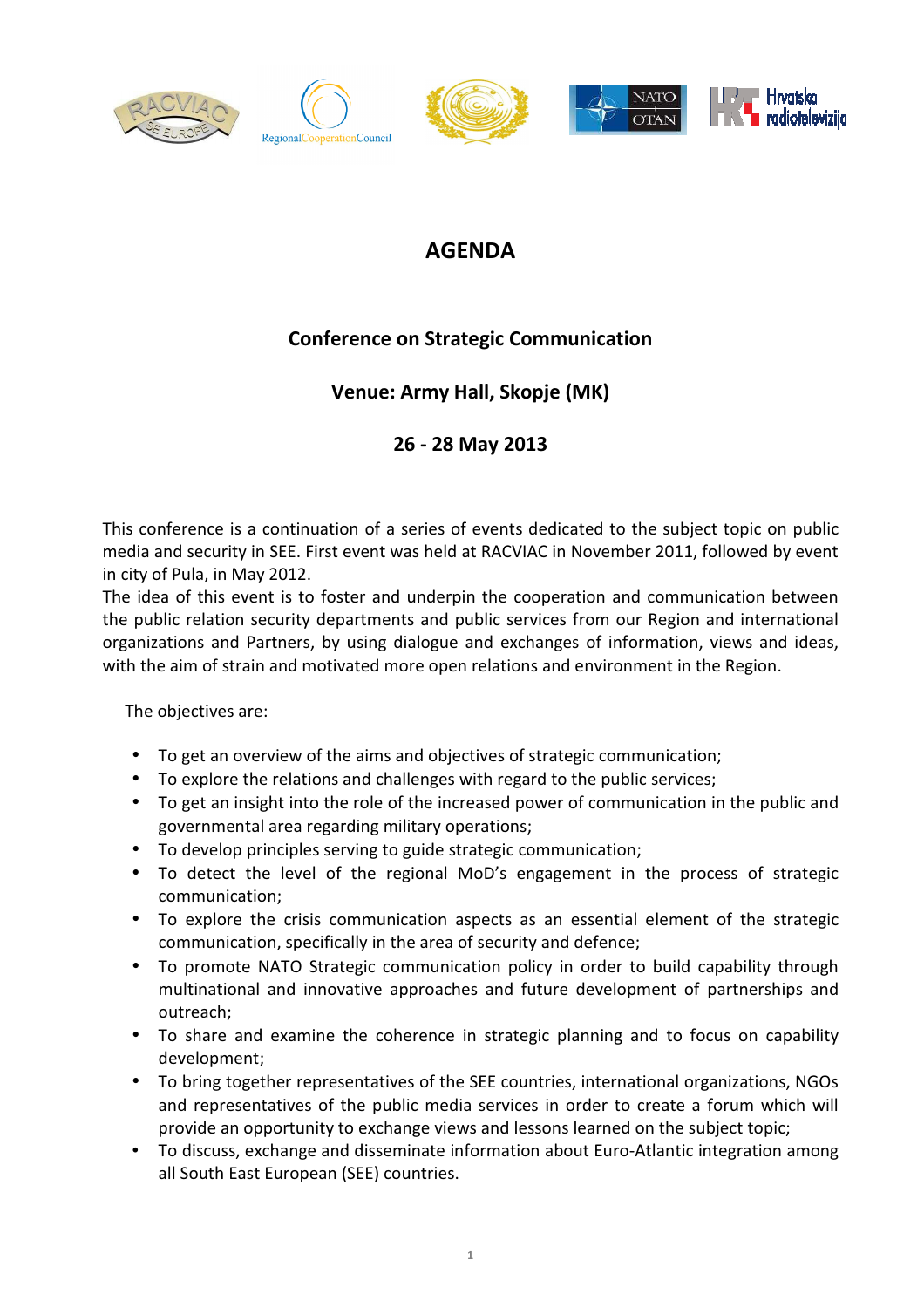| 20:00-22:00        | <b>Arrivals and Accommodation</b> | <b>Hotel Best</b><br>Western |
|--------------------|-----------------------------------|------------------------------|
|                    | Dinner <sup>1</sup>               | Restaurant<br>Pelister       |
| 27.05.2013, Monday |                                   |                              |

#### 09:15-10:15 09:15-09:25 09:25-09:35 09:35-09:45 Opening session Opening welcome address by the Minister of Defence H.E. Mr Talat Xhaferi Welcome address by: H.E. Ambassador Branimir Mandić, RACVIAC Director Ms Dinka Živalj, RCC Spokesperson/Head of the Media Unit 09:45-10.15 | Keynote speech by Ms Cathie Burton, Spokesperson, Head of Press and Public Information, Organization for Security and Co-operation in Europe (OSCE) 10.15-10:45 Group Photo and Coffee Break (Note: Location for the group foto is in front of the Army Hall. The coffee-break location is in front of the main Conference Hall) 10:45-11:20 11:20-11:55 11:55-12:30 Developing a Communication Strategy Presentation by Ms Dinka Živalj, Mr.Sc, Spokesperson, Regional Cooperation Council (RCC) "The Narrative Construct" a MNIOE approach to narrative development within coalition operations Presentation by Dirk Schweickhardt (OF4) DEU Army, International Policy and Doctrine, MNIOE, Germany Strategic communication as a part of National Security Strategy? Presentation by Mr Sasho Kuzmanovski, Analysis Section, MoD (MK) 12:30-13:45 Lunch Break<sup>2</sup> Army Hall 13.45-14.20 Information environment and barriers to communicating

Moderator: Mr Milan Janićijević, RACVIAC Staff

Army Hall Conference Hall

Restaurant

Army Hall Conference Hall

Army Hall Conference Hall

Coffee Break

14.20-14.35

strategically: Best practices and lessons learned; Presentation by

Col Tome Trajkov, Army General Staff, MoD (MK)

14.35-15.10 Presentation by the representative from MK Radio Television

 $\overline{a}$  $1$  Dinner offered by RACVIAC-Centre for security cooperation

 $2$  Lunch offered by Regional Cooperation Council (RCC)